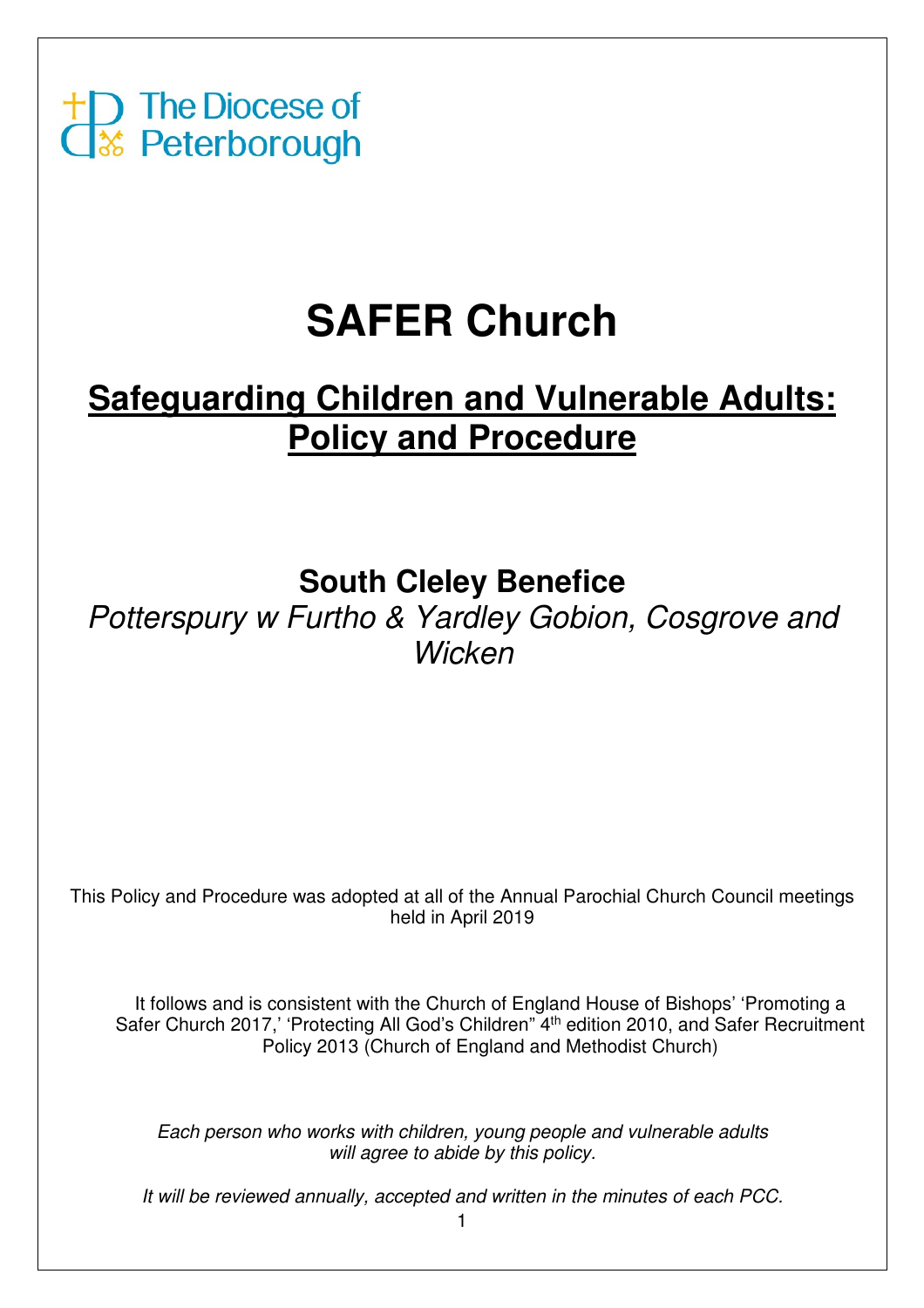# **Contents**

# Page

| 1. Introduction                                                                                                                    | 3  |
|------------------------------------------------------------------------------------------------------------------------------------|----|
| 2. Promoting a Safer Church (Adopting the Church of England's Safeguarding Policy for<br>children, young people and adults - 2017) | 4  |
| 3. Diocesan, Parish and Cathedral Church Safeguarding Policy                                                                       | 5  |
| 4. Responding to a child or adult who may be disclosing abuse                                                                      | 6  |
| 5. Child and Adult Protection Procedure                                                                                            | 7  |
| 6. Who to Contact if you are worried about abuse                                                                                   | 8  |
| 7. Safeguarding Children and Adults Training                                                                                       | 8  |
| 8. Safer Recruitment                                                                                                               | 8  |
| 9. Those who pose a risk to children                                                                                               | 9  |
| 10. Care of Survivors of abuse and their families                                                                                  | 9  |
| 11. Record Keeping and Storage                                                                                                     | 9  |
| 12. Safe Practice with children                                                                                                    | 9  |
| 13. Unaccompanied children                                                                                                         | 9  |
| 14. Visiting Adults who may be vulnerable in their own homes                                                                       | 10 |
| 15. Bell Ringing                                                                                                                   | 10 |
| 16. Organisations hiring church buildings or premises                                                                              | 10 |
| 17. Social Media and Engaging with Young People                                                                                    | 10 |
| 18. Whistleblowing                                                                                                                 | 11 |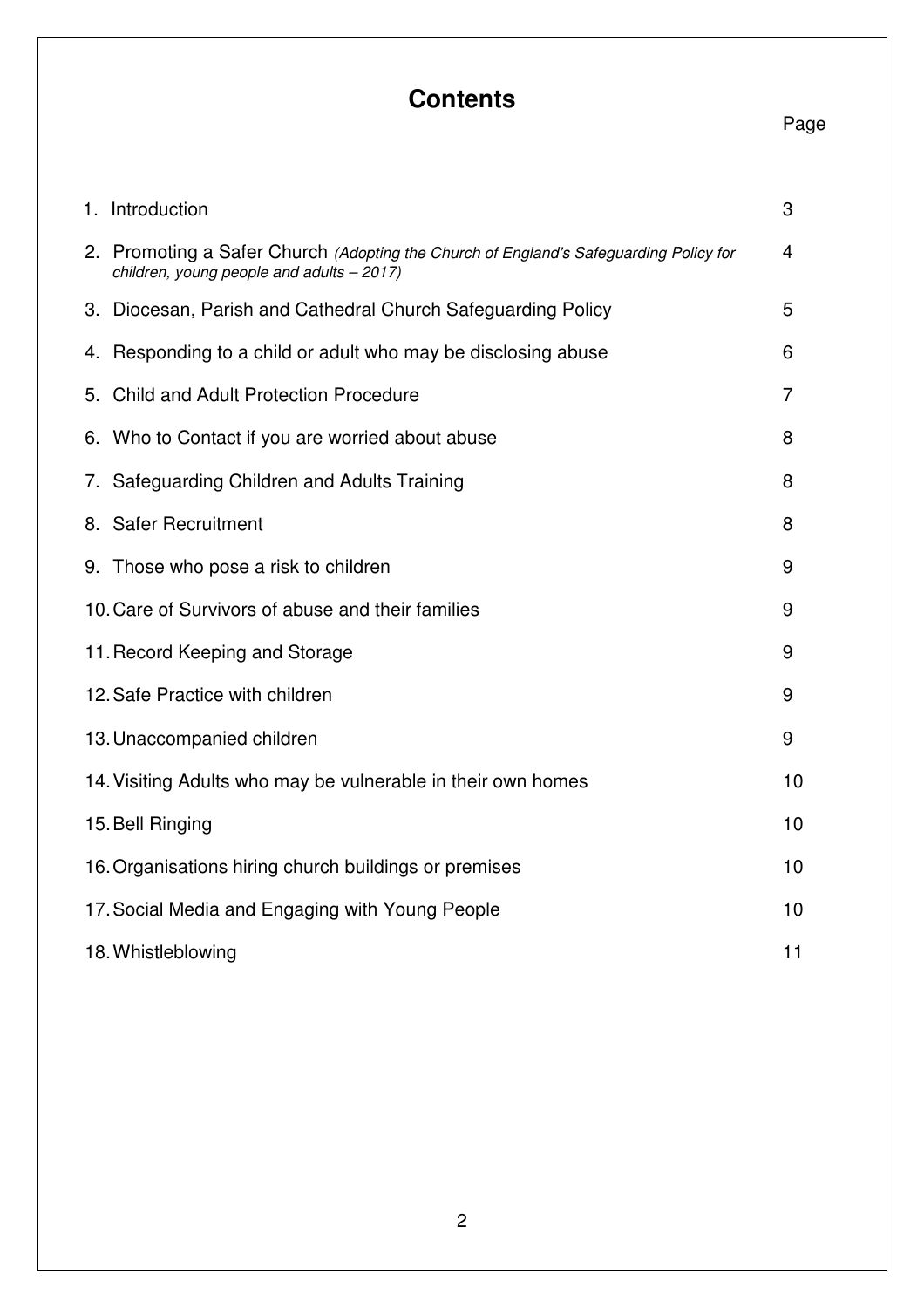## **1. INTRODUCTION**

The Church of England's Safeguarding Policy for children, young people and adults was formally adopted by the Diocese of Peterborough at the Diocesan Synod in March 2017.

This policy is the recommended Diocese of Peterborough Safeguarding policy and within it adopts and takes into account the House of Bishops safeguarding policy for children, young people and adults, 2017.

The care and protection of children, young people and vulnerable adults involved in Church activities is the responsibility of the whole Church. Everyone who participates in the life of the Church has a role to play in promoting a Safer Church for all.

Under section 5 of the Safeguarding and Clergy Discipline Measure 2016, all authorised clergy, bishops, archdeacons, licensed readers and lay workers, churchwardens and PCCs must have 'due regard' to safeguarding guidance issued by the House of Bishops (this will include both policy and practice guidance). A duty to have 'due regard' to guidance means that the person under the duty is not free to disregard it but is required to follow it unless there are cogent reasons for not doing so. ('Cogent' for this purpose means clear, logical and convincing.) Failure by clergy to comply with the duty imposed by the 2016 Measure may result in disciplinary action. (Church of England Safeguarding Children Young People, Adults 2017)

The Parochial Church Council (PCC) takes seriously its responsibility to protect and safeguard the welfare of children, young people and vulnerable adults. The PCC will embed the Church of England Policy which is based on **5 foundations** and **6 overarching policy commitments** alongside the Diocese Safeguarding policy and procedures**:** 

For the purposes of this document a child is anyone under the age of eighteen years.

**For advice on all safeguarding issues including allegations or suspicions of abuse contact:** 

**Beverly Huff, Diocesan Safeguarding Adviser (DSA) 01733 887000**  bev.huff@peterborough-diocese.org.uk **Samantha Suddery, Assistant DSA 01733 887000**  Sam.suddery@peterborough-diocese.org.uk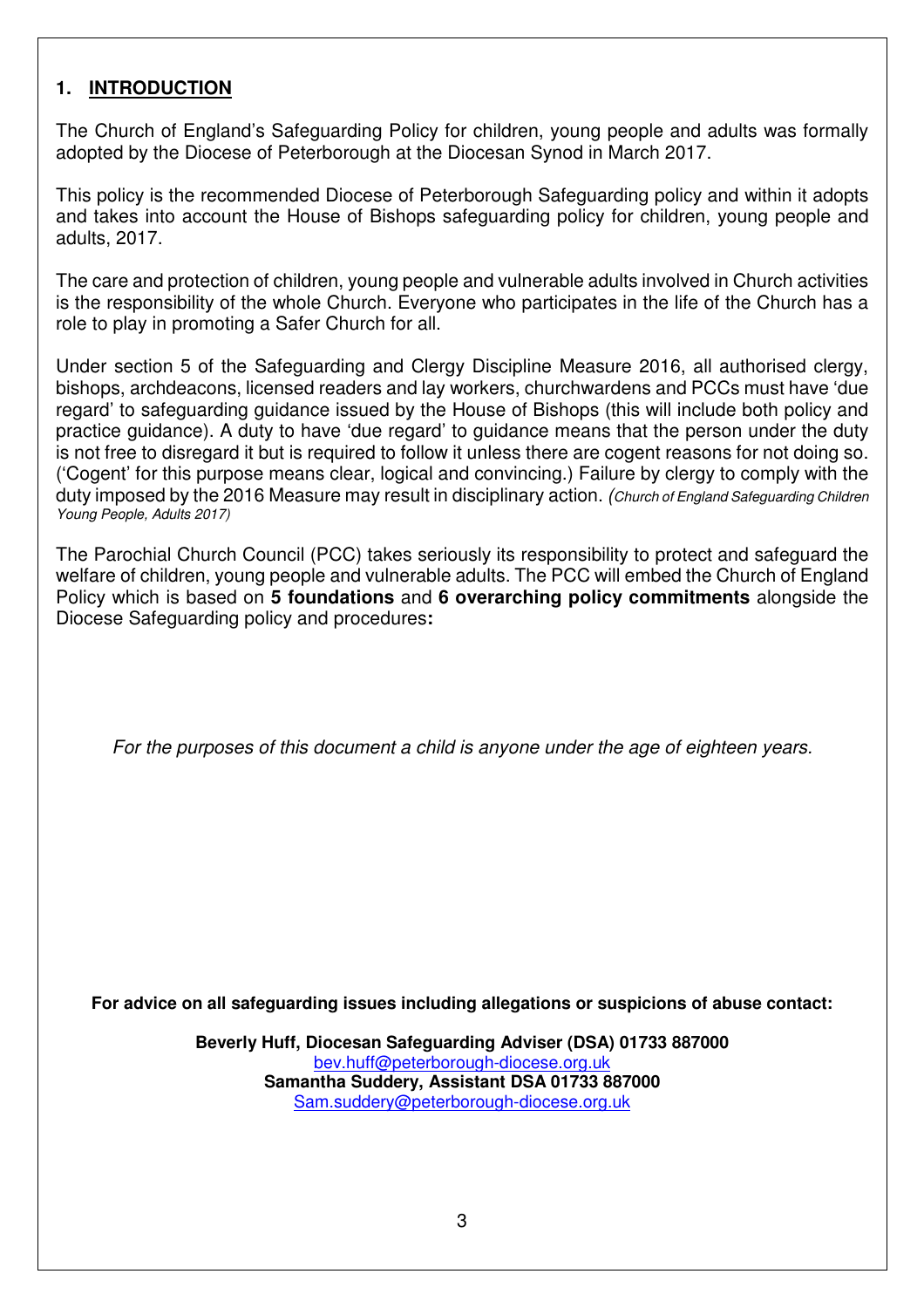# **2. PROMOTING A SAFER CHURCH**

#### **Adopting the Church of England's Safeguarding Policy for children, young people and adults – 2017**

Safeguarding means the action that we take to promote a safer culture. This means we will: promote the welfare of children, young people and adults working to prevent abuse from occurring, seek to protect those that are at risk of being abused and respond well to those that have been abused.

We will take care to identify where a person may present a risk to others, offer and support them whilst taking steps to mitigate such risks.

Our church will take appropriate steps to maintain a safer environment for all and to practice fully and positively Christ's Ministry towards children, young people and adults. To respond sensitively and compassionately to their needs in order to help keep them safe from harm.

We are guided by the following **5 foundations:** 

- 1. Gospel being faithful to our call to share the gospel compels us to take with the utmost seriousness the challenge of: preventing abuse from happening and responding well where it has
- 2. Human Rights and the Law safeguarding work is undertaken within a legislative framework supported by government guidance
- 3. Core Principles welfare of the child, young person and vulnerable adult is paramount
- 4. Good Safeguarding Practice includes: leadership commitment; safeguarding policy; clear lines of accountability; clear reporting procedures and record keeping and effective information sharing/ working with partner agencies
- 5. Learning from the past statutory reports and independent reviews into abuse that have involved the Church of England highlight past errors and significant lessons learnt to improve safeguarding

Based on the 5 foundations outlined above we commit to the following **6 overarching policy commitments:** 

- 1. Promoting a Safer environment and culture
- 2. Safely recruiting and supporting all those with any responsibility related to children, young people and vulnerable adults within the Church
- 3. Responding promptly to every safeguarding concern or allegation
- 4. Caring pastorally for victims/survivors of abuse and other affected persons
- 5. Caring pastorally for those who are the subject of concerns or allegations of abuse and other affected persons
- 6. Responding to those that may pose a risk to others

A copy of The Church of England's Safeguarding Policy for children, young people and adults can be found here: Click on the below and press the option 'open hyperlink'

https://www.churchofengland.org/media/3896819/cofe-policy-statement.pdf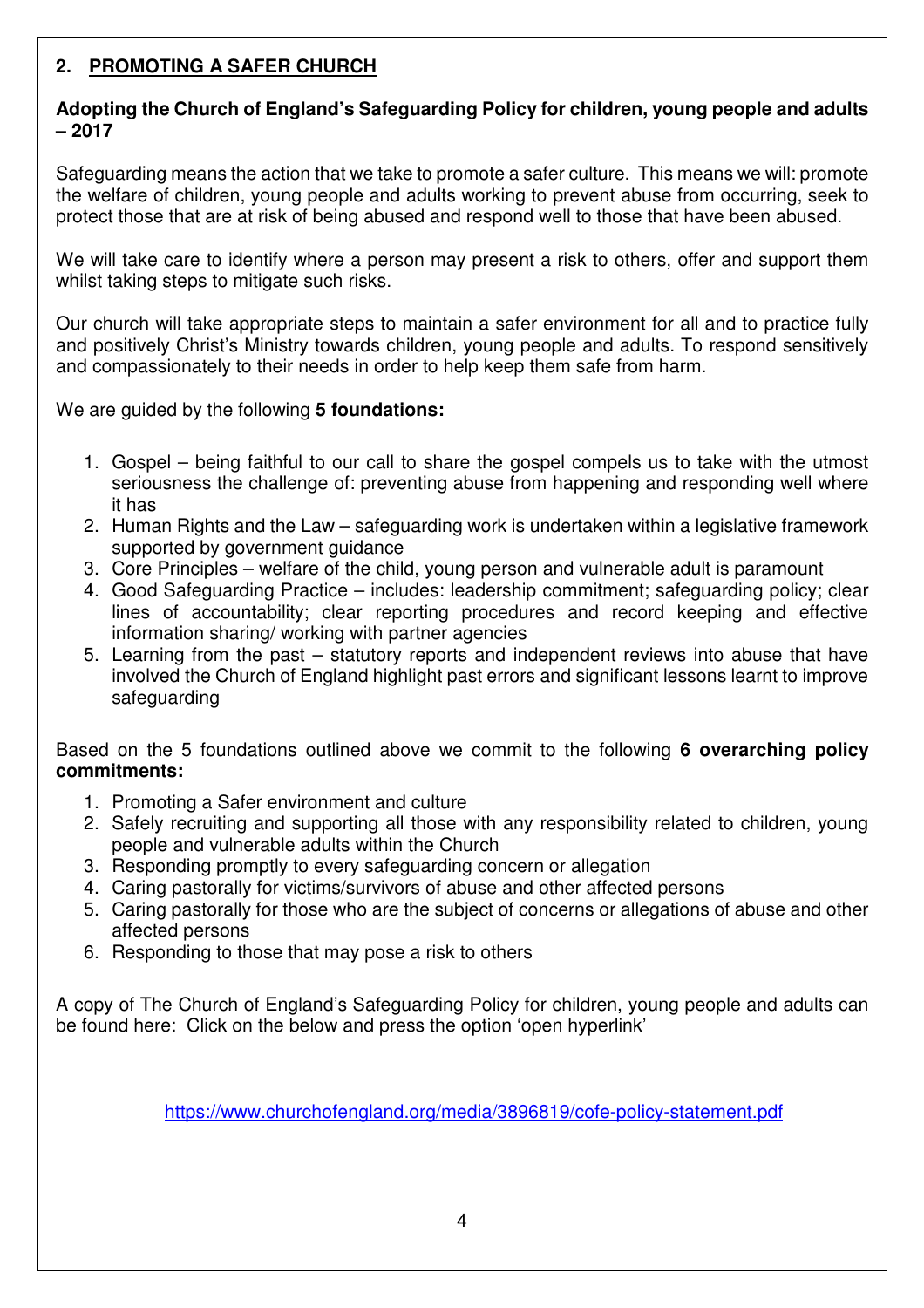# **3. DIOCESAN, PARISH AND CATHEDRAL CHURCH SAFEGUARDING POLICY**

Our 6 overarching safeguarding policy commitments are:

#### **1. Promoting a safer environment and culture**

We will strive to create and maintain environments that are safer for all, that promote well-being, that prevent abuse, and that create nurturing, caring conditions within the Church for children, young people and vulnerable adults. Our Church Officers will respect all children, young people and vulnerable adults and promote their well-being.

#### **2. Safely recruiting and supporting all those with any responsibility related to children and vulnerable adults within the Church**

We will select and vet all those with any responsibility related to children, young people and vulnerable adults within the Church, in accordance with the House of Bishops safeguarding policy and practice guidance. We will train and equip Church Officers to have the confidence and skills they need to care and support children, young people and vulnerable adults and to recognise and respond to abuse.

## **3. Responding promptly to every safeguarding concern or allegation**

Anyone who brings any safeguarding suspicion, concern, knowledge or allegation of current or non-current abuse to the notice of the Church will be responded to respectfully and in a timely manner, in line with statutory child and adult safeguarding procedures and the House of Bishops safeguarding policy and practice guidance.

## **4. Caring pastorally for victims/survivors of abuse and other affected persons**

We will endeavour to offer care and support to all those that have been abused, regardless of the type of abuse, when or where it occurred. Those who have suffered abuse within the Church will receive a compassionate response, be listened to and be taken seriously.

#### **5. Caring pastorally for those who are the subject of concerns or allegations of abuse and other affected persons**

The Church in exercising its responsibilities to suspicions, concerns, knowledge or allegations of abuse will endeavour to respect the rights under criminal, civil and ecclesiastical law of an accused Church Officer including the clergy. A legal presumption of innocence will be maintained during the statutory and Church inquiry processes. The Church will take responsibility for ensuring that steps are taken to protect others when any Church Officer is considered a risk to children, young people and vulnerable adults.

#### **6. Responding to those that may pose a present risk to others**

The Church, based on the message of the gospel, opens its doors to all. We will therefore endeavour to offer pastoral care and support to any member of the church community whom may present a known risk. The Church will ensure that any risk has been assessed and is being managed in a safeguarding agreement in accordance with House of Bishops policy and practice guidance.

#### **This can be printed and displayed within the church premises – in high footfall areas**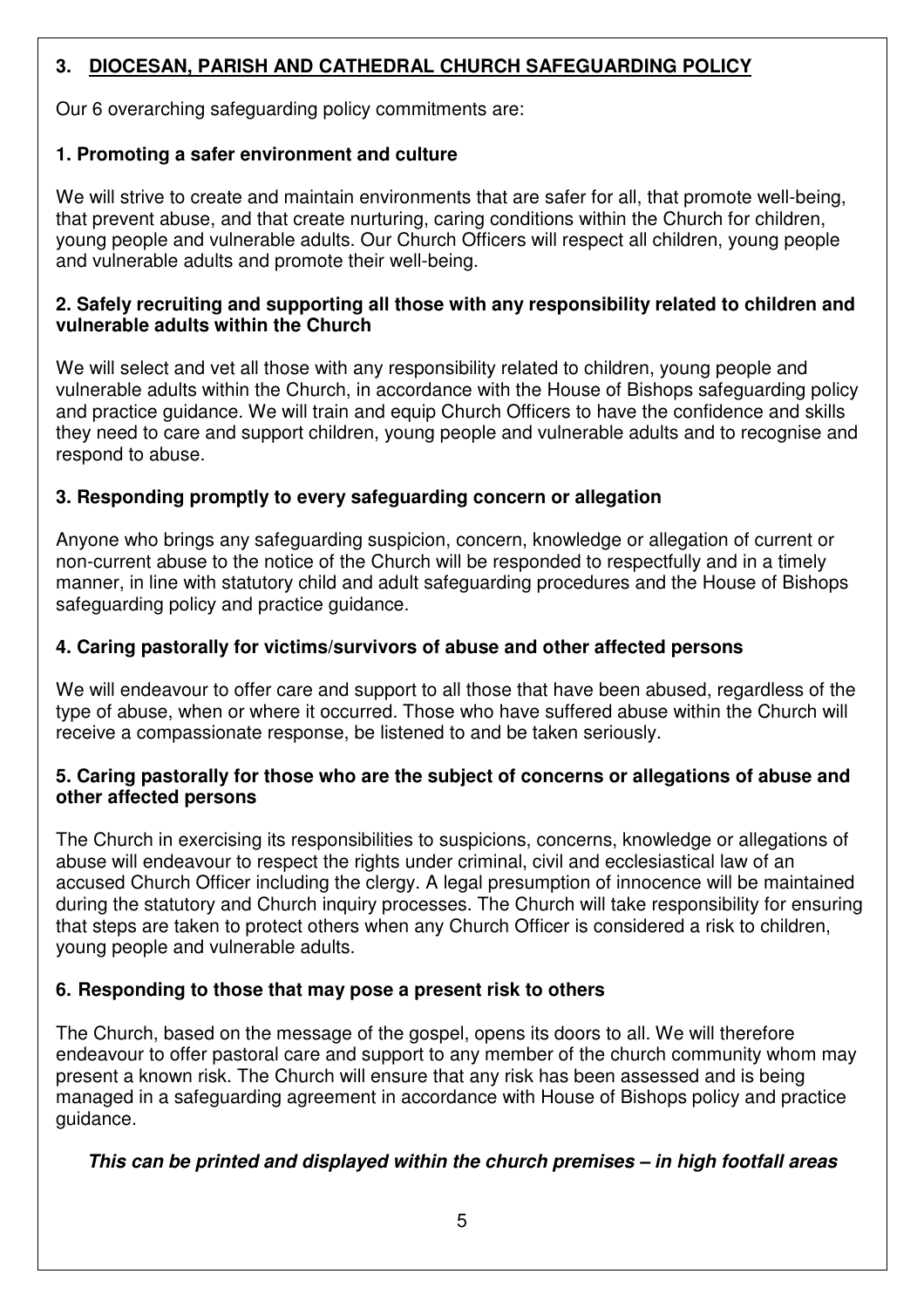# **4. RESPONDING TO A CHILD OR ADULT WHO MAY BE DISCLOSING ABUSE**

We will ensure that when we are responding to a child or adult who may be disclosing abuse we will follow the relevant policies for: Protecting All God's Children, 2010 and Responding Well to Domestic Abuse, 2017.

#### **We will endeavour to:**

- Listen carefully, take the child or adult seriously
- Tell the child s/he has done the right thing by telling
- Clarify if necessary
- Say, if we can, what we will do next
- Make an accurate record as soon as possible
- Refer the matter to the Parish Safeguarding Officer, Vicar who will liaise with the DSA

#### **We will not**

- Promise confidentiality
- Investigate
- Ask leading questions
- Repeatedly question/ask the child or adult to repeat the disclosure over and over

#### **Imminent risk**

If we encounter a child in a situation where the child or adult is in imminent danger, we will act immediately to secure the safety of the child or adult. We will seek the assistance of the police and then make a referral to Local Authority Social Care in accordance with the Child and Adult Protection Procedure below. If a child or adult needs emergency medical attention, we will seek this immediately and directly from the emergency services. We will keep parents, if available, fully informed, (notwithstanding paragraph 6 on page 7 below).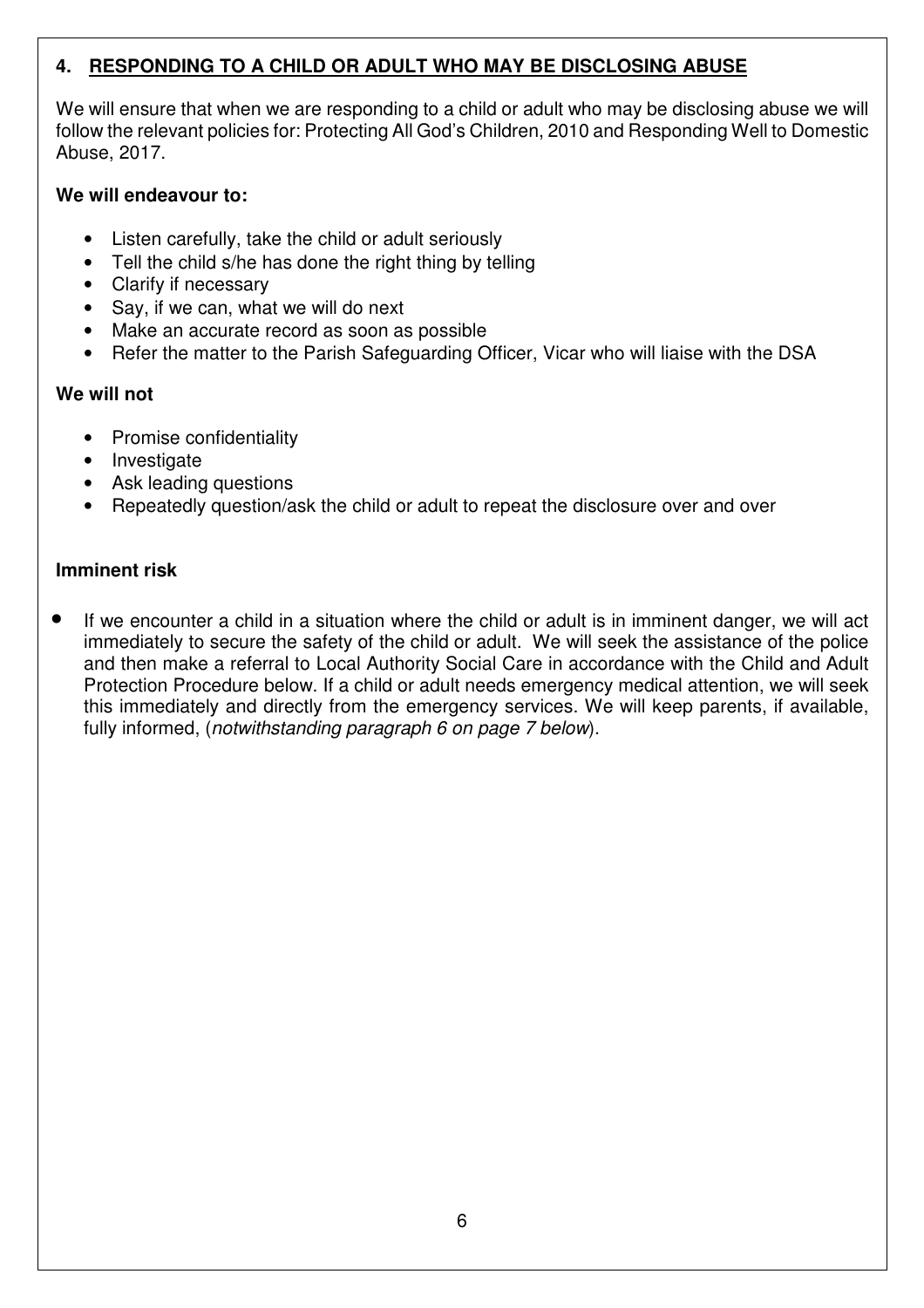# **5. CHILD AND ADULT PROTECTION PROCEDURE**

**We will follow the procedure below where there is concern that a child or vulnerable adult has been harmed as a result of abuse and urgent action is needed** 

- 1. If there is concern that a child or vulnerable adult is at risk of harm, inform the Parish Safeguarding Officer or Incumbent who will take advice from the Diocesan Safeguarding Adviser (DSA) or Local Authority Social Care. **If the incumbent is implicated, inform the DSA.**
- 2. If there is concern that a child or vulnerable adult has been harmed, immediately inform the Parish Safeguarding Officer or Incumbent or DSA and agree who will make the referral to Local Authority Social Care team. If no-one is available, contact the Local Authority Social Care Team or Police directly.
- 3. Make an immediate telephone referral to the Local Authority Social Care. Make it clear from the first point of contact that you are making a child or adult protection referral.
- 4. Describe the event or disclosure and give information about the child and family or adult for example the child/adult's name, date of birth, address, telephone number and GP if known.
- 5. Follow up your telephone call with a completed referral form (available on the Local Authority web site) or letter. This should be acknowledged. If it is not, chase it.
- 6. Remember that the child and family should, wherever possible, be informed about and consent to the referral **unless this would put the welfare of the child or vital interests of the adult who may be vulnerable, or another person at further risk.** If you have serious concerns, the absence of consent should not prevent a referral. The Duty Social Worker will give you advice over this if necessary.
- 7. Be prepared to have further discussions with the social work team or the police investigation team. Say if you do not want your details disclosed to the family.
- 8. For out of hours' referrals, call the Emergency Social Work Team or where urgent, the Police.
- 9. Consult with the DSA at any point in this process but in any case always ensure the DSA is informed of the concern and actions taken.

#### **Do not delay your referral. Clergy and Diocesan Officers are NOT authorised to investigate any allegations and must never attempt to do so. Only the Police and the Local Authorities are granted such powers in law. Most situations are not emergencies.**

However: If a child or adult who may be vulnerable needs immediate medical help, call emergency services, and ensure that ambulance and hospital staff are informed of any protection concerns.

If it would be dangerous for the child or adult who may be vulnerable to return home, or he or she does not want to return home and you are sufficiently concerned for their safety, contact the emergency social care service or the police.

If you observe a child or adult being harmed by someone other than a family member, or you believe they are at risk of harm from someone other than a family member, you should inform the parents or carers immediately, so that an appropriate referral to the police or social care can be made.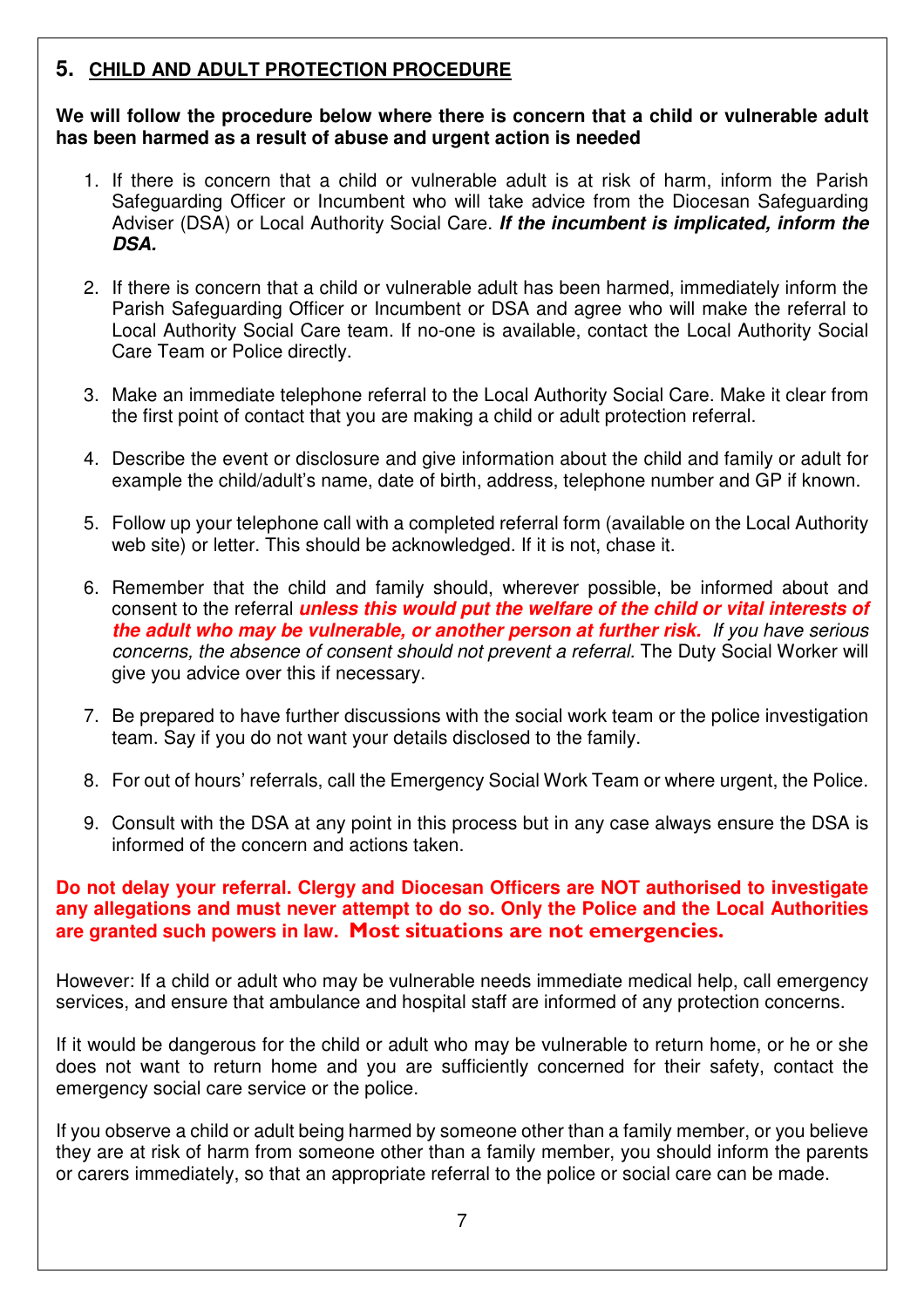# **6. WHO TO CONTACT WHERE THERE IS WORRY ABOUT A CHILD OR ADULT**

Office hours: Monday – Friday 8am – 4.30pm

# Out of office:

If a child or adult is in serious danger, then phone 999 / 101

In the event of any other safeguarding concern then please contact the Multi Agency Safeguarding Hub (MASH) for your area

Northants MASH: 01604 626938

Peterborough MASH: Contact Centre: 01733 234724

Rutland MASH: 01572 758407 or 0116 305 0005

Other useful numbers:

Childline: 0800 1111

NSPCC: 0808 800 5000

National Domestic Violence Helpline: 0808 2000 247

Samaritans Helpline: 08457 90 90 90

CCPAS 0303 003 11 11

 **If any of these options are taken, then please email the details to the Diocesan Safeguarding Adviser. 01733 887000 bev.huff@peterborough-diocese.org.uk or sam.suddery@peterboroughdiocese.org.uk**

# **7. SAFEGUARDING CHILDREN AND ADULTS TRAINING**

The Parish will make every effort to ensure that clergy, licensed workers and lay ministers, volunteers and employees working with children and vulnerable adults regularly seek and obtain safeguarding training to the level of their responsibility. Clergy should attend the relevant Diocesan Safeguarding training. Refresher training should be undertaken once every three years.

# **8. SAFER RECRUITMENT**

- All church workers with children and adults will complete and sign an application form and confidential declaration
- Written references and identification will be required and will be carefully checked
- A criminal disclosure will be required in relation to all eligible roles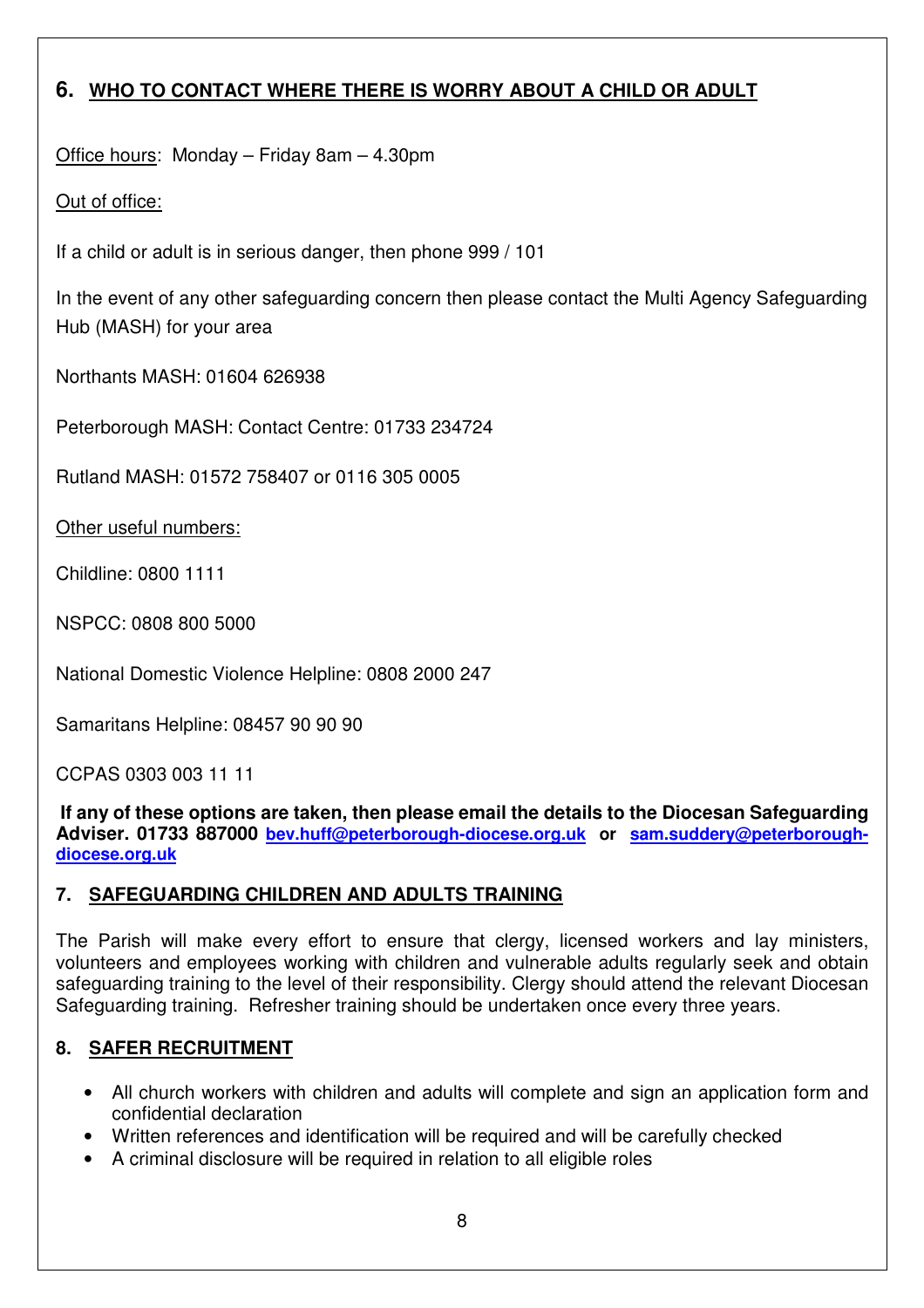- All church workers with children and adults will be interviewed in relation to a role/job description or person specification
- After appointment support and training will be offered

# **9. THOSE WHO POSE A RISK TO CHILDREN**

When it is known that a member of the congregation, or someone wishing to join the congregation, has sexually abused a child or young person, or is not a sexual offender against children but nevertheless may pose a risk, we will consult with the DSA, so that a safe course of action in accordance with recommended Church of England procedure can be pursued in conjunction with the relevant statutory agencies.

# **10. CARE OF SURVIVORS OF ABUSE AND THEIR FAMILIES**

We will seek to work with anyone who has suffered abuse, developing with them an appropriate ministry of informed pastoral care.

# **11. RECORD KEEPING AND STORAGE**

Notes will be made of all safeguarding incidents involving children or adults. They will be treated confidentially and will be securely stored by the incumbent or designated person. They will be retained even if the information received was judged to be malicious, unsubstantiated or unfounded. During an interregnum, the designated person will be responsible for all safeguarding records which will be passed to the incoming incumbent.

# **12. SAFER PRACTICE WITH CHILDREN**

We will ensure our work with children is carried out in a 'safe' environment in accordance with Safe Parish Guidelines

- The ratio of leaders to children will comply with the Children Act 1989
- Each group will have a minimum of two adults and a gender balance will be maintained if possible
- Adults will not work alone with children
- We will seek to ensure meeting places are safe, secure and suitable for purpose
- We will be clear about boundaries with regard to touching always related to the child's needs and normally initiated by the child
- We will obtain parental/guardian permission for attendance at groups, trips, use of images and transporting children in private cars
- All those who drive children on church-organised activities should be over 25, have held a full driving licence for over two years and, if their license is endorsed with 6 points or more, should inform the incumbent or Parish Safeguarding Officer
- All cars that carry children should be comprehensively insured for both private and business use. The insured person should make sure that their insurance covers the giving of lifts relating to church-sponsored activities

# **13. UNACCOMPANIED CHILDREN**

If children attend our church services without their parents' or carers' knowledge we will welcome the child(ren) and try to establish whether their parents are aware of where they are. We will make sure an adult recruited for work with children takes care of the child and try to discover when they are due home and encourage them to keep to that arrangement. Depending on the age and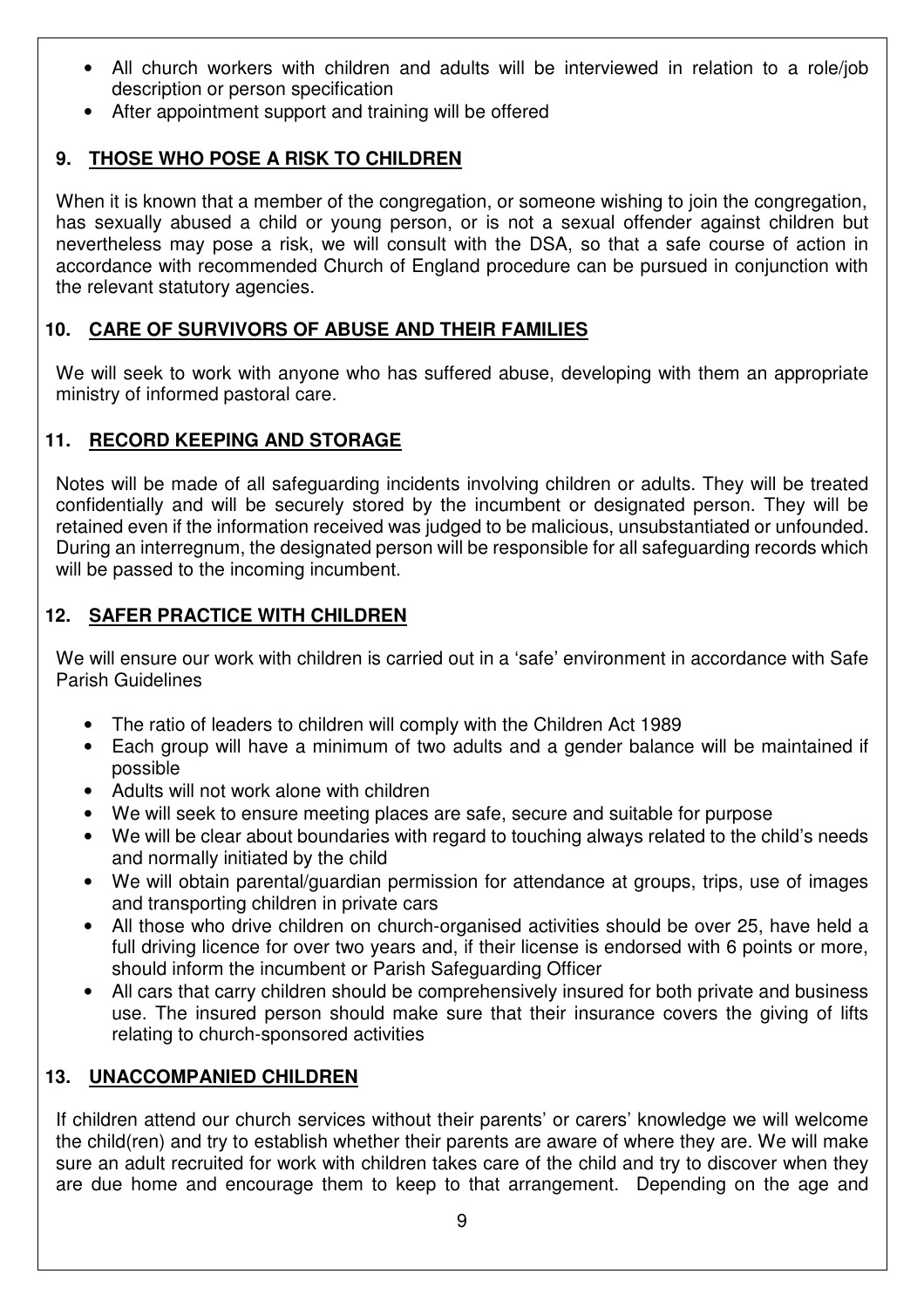competence of the child, we will ring the parents or ask the young person to ring to gain the parents' consent to the child remaining. If the child comes regularly, we will endeavour to establish regular contact with the parents or carers.

# **14. VISITING ADULTS WHO MAY BE VULNERABLE, IN THEIR HOMES**  (including **residential homes)**

Church workers will always complete an assessment of risk before visiting someone in their own home. They will always carry a mobile phone on a home visit, and ensure that someone knows where they are and when they are expected to return. They will always call by appointment and carry identification. Where our workers need to refer the person to another agency we will talk this through with the vulnerable adult, seeking his/her permission before passing on personal information. Our workers will always endeavour to be clear about what behaviour from the vulnerable adults is acceptable and what is not.

# **15. BELL RINGING**

The PCC will appoint the tower captain and others who are likely to be in charge of ringing at any time. All Tower Captains and ringers are expected to abide by the Diocesan Guidance "Safeguarding Children and Young people who are Bell Ringers" which follows the Child Protection policy of the Central Council for Bell Ringers. In particular, no adults will work alone with children and young people, at least one adult should be in calling distance at all times and instruction should be given with minimum physical contact as set out in paragraph 6 of the Diocesan Policy.

# **16. ORGANISATIONS HIRING CHURCH BUILDING OR PREMISES**

In relation to all activities and events which are not run directly by the church but which take place in church buildings or grounds the responsibility for implementing safeguarding policies rests with the hiring organisation and not with the PCC. However, the PCC needs to take reasonable steps to ensure that safeguarding policies and procedures are being practised by the hiring organisation. The PCC will require visiting groups to ensure that children and vulnerable adults are protected at all times, follow safe recruitment procedures, and are aware of health and safety issues in the building. Visiting groups will be required to sign a hire agreement and abide by the Parish Safeguarding Policy.

#### **17. SOCIAL MEDIA AND ENGAGING WITH YOUNG PEOPLE**

Children and Young people's workers should be familiar with the full policy set out in the Safe Parish Guidance. All of the below should be shared with young people.

#### **E mails on line chat and texting**

- Parental agreement should be obtained before communicating with young people
- Language should be clear and unambiguous
- All conversations must be made available for viewing by a worker's supervisor
- Workers may provide advice and support, but avoid counselling

#### **Mobile Phones**

- Workers will be allocated a dedicated work phone
- They should use group texts wherever possible
- There should be an agreed length of time for conversations and a curfew e.g. no communication between 1000pm and 700am